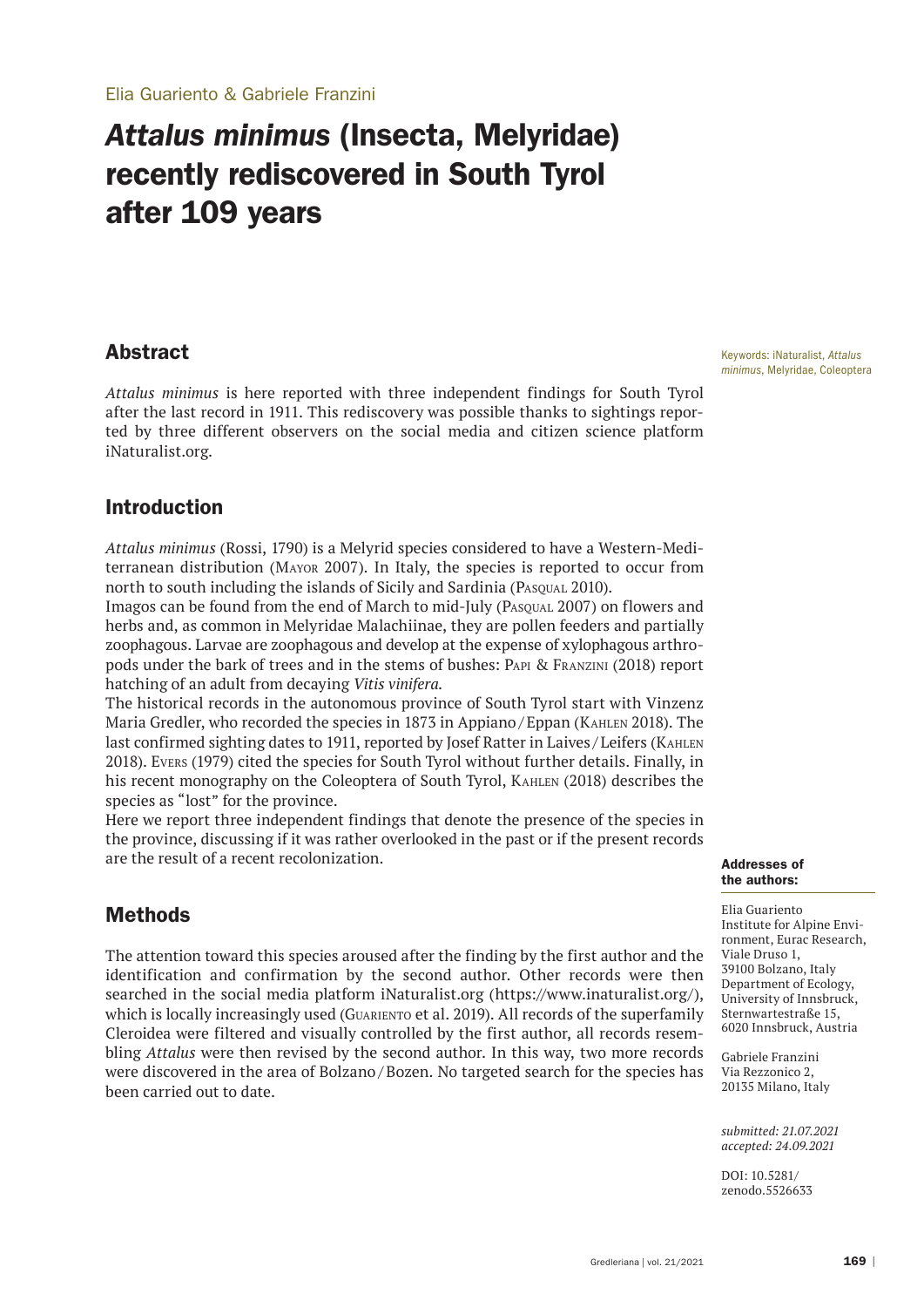

Fig. 1: *Attalus minimus* spotted in Merano / Meran (Photo by Elia Guariento; 19.03.2021)

# **Results**

The chronological first observation was made by Benno Baumgarten on April 14, 2020 in the vicinity of Bolzano/Bozen at the entrance of the Sarentino/Sarntal valley (WGS84: 46.52430 N, 11.36374 E; 370 m a.s.l.; link to the first record: https://www. inaturalist.org/observations/43130224).

The second observation was made by the first author on March 19, 2021 in an internal courtyard in Merano / Meran (WGS84: 46.67387 N, 11.15223 N; 360 m a.s.l.; link to the second record: https://www.inaturalist.org/observations/71547851). A single individual was spotted on an oleander, a few pictures were taken (Fig. 1) and uploaded to iNaturalist, first without recognizing it as *Attalus minimus*.

The third observation was made by Karim Fallaha on May 3, 2021 at the street intersection of Via Leonardo da Vinci and Via Cassa di Risparmio in the center of Bolzano / Bozen (WGS84: 46.49904 N, 11.34919 E; 270 m a.s.l.; link to the third record: https://www.inaturalist.org/observations/76874696).